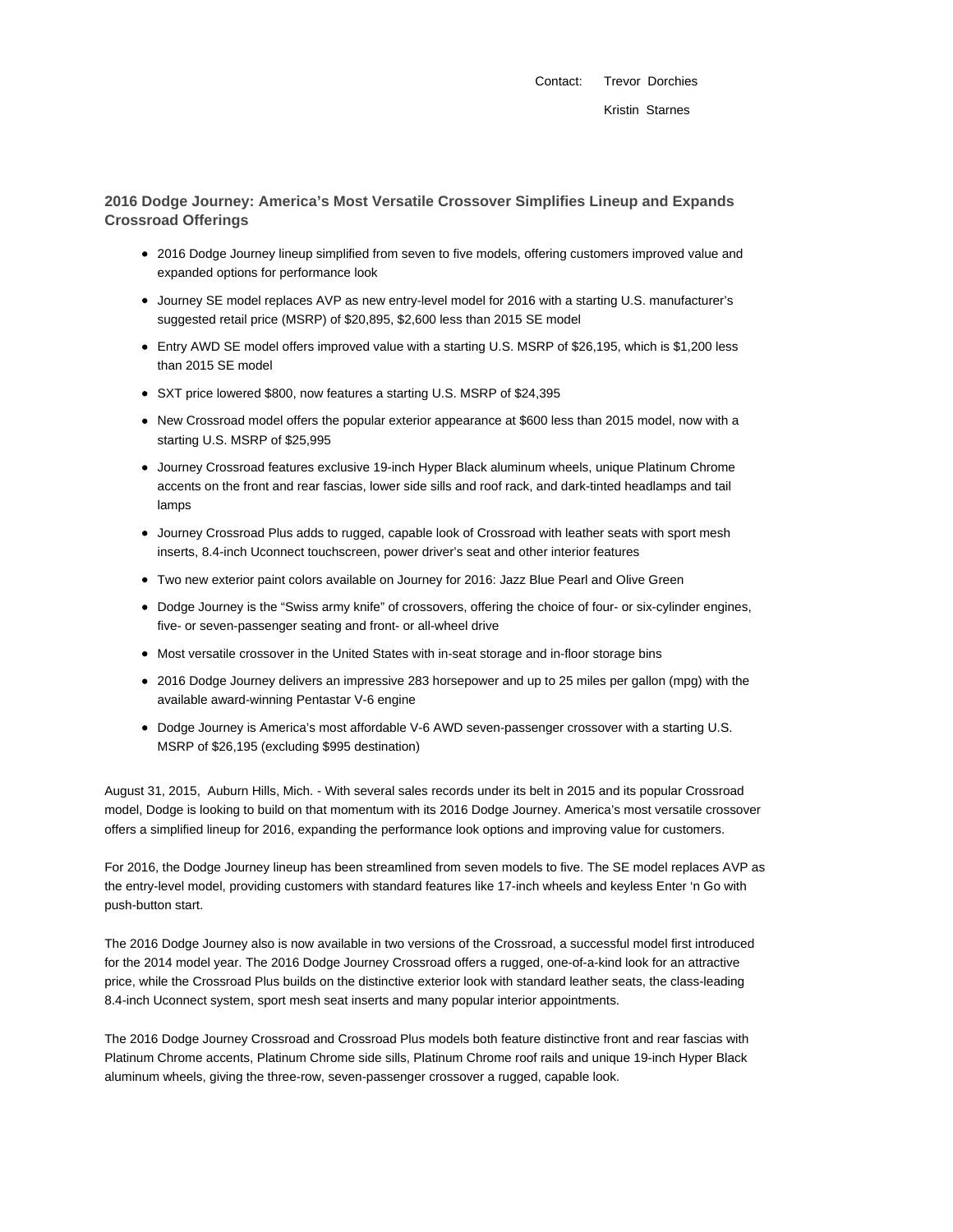Inside, the Dodge Journey Crossroad Plus is loaded with premium finishes and features, including standard leather seating with sport mesh inserts, black leather-wrapped steering wheel and shift knob, Liquid Graphite accents, the class-exclusive 8.4-inch Uconnect touchscreen, power driver's seat and passenger fold-flat seat with in-seat storage.

The available award-winning 3.6-liter Pentastar V-6 engine delivers an impressive 283 horsepower, and Journey continues to deliver the latest and greatest in vehicle connectivity and customization with the available Uconnect 8.4 infotainment system. Featuring an available largest-in-class 8.4-inch touchscreen, standard Keyless Enter 'n Go with push-button start and available heated steering wheel, Dodge Journey offers a slew of high-tech features at a price that is still affordable to families. With best-in-class storage space, available fold-flat seats, second-row in-floor storage and front-passenger Flip 'n Stow in-seat storage, the Journey is a true utility infielder.

Journey Crossroad is also available with all-wheel-drive (AWD), featuring an on-demand system that provides added traction when needed, and enhanced fuel economy when not.

The 2016 Dodge Journey is available in SE, SXT, Crossroad, Crossroad Plus and R/T trim levels, and is America's most versatile crossover with a starting U.S. manufacturer's suggested retail price (MSRP) of \$20,895 (excluding \$995 destination).

#### **Power and efficiency**

The Journey SE, SXT, Crossroad and Crossroad Plus are powered by a standard 2.4-liter 16-valve DOHC fourcylinder engine, which produces 173 horsepower and 166 lb.-ft. of torque, linked to a four-speed automatic transmission. This four-cylinder engine delivers 26 miles per gallon (mpg) on the highway.

The award-winning 3.6-liter Pentastar V-6 engine, optional on SXT, Crossroad and Crossroad Plus, and standard on R/T models and all-wheel drive (AWD) models, produces 283 horsepower and 260 lb.-ft. of torque and is mated to a smooth-shifting six-speed automatic transmission. This Pentastar V-6 engine has been recognized as one of "Ward's 10 Best Engines" for three years in a row. In addition to excellent power, it delivers up to 25 mpg on the highway.

#### **A work in craftsmanship and attention to detail**

Dodge Journey offers levels of refinement not typically found in the crossover market. A beautifully crafted one-piece soft-touch instrument panel sets the tone. A standard Electronic Vehicle Information Center (EVIC) is positioned in the center of the gauge cluster, which has a full-color display backlit in Dodge red lights, giving it a soft glow unlike any in the segment.

The design team also worked to make the Journey's interior very comfortable. Integrated center stack bezels are sculpted, and designers softened the radius to make more room for the driver's knees. The cushioned center console armrest lifts to reveal a larger center storage bin with a 12-volt outlet and USB port where owners can hook up their MP3/iPod charging connections and hide them out of sight. Engineers also developed many treatments to reduce noise, vibration and harshness. One example is the Journey's dual dash silencer, which isolates the cabin, making for a nice, quiet ride.

The interior isn't just a nice place to be, it also offers best-in-class utility. Second-row and available third-row seats fold flat to create 67.6 cu. ft. of cargo space. Second-row seats recline and have available class-exclusive integrated child booster seats. Available third-row seating is a popular option that is available on all trim levels and not offered on most of Journey's competitors. There's a large front storage bin with side nets and a multi-function three-spoke steering wheel with standard integrated cruise and radio controls. There are also innovative removable storage bins in the floor ahead of the second-row seats, which can hold everything from muddy clothes to soda cans, and conceal valuables such as a camera, laptop or purse. With fold-flat front passenger, second-row and third-row seats, secondrow in-floor storage and front passenger in-seat storage, Dodge Journey has best-in-class storage.

Journey also offers many standard features not commonly found in the segment, such as a standard 4.3-inch Uconnect touchscreen radio, power heated and fold-away mirrors, seven air bags, dual-zone climate control, illuminated cup holders, keyless Enter 'n Go with push-button start, steering wheel mounted audio and cruise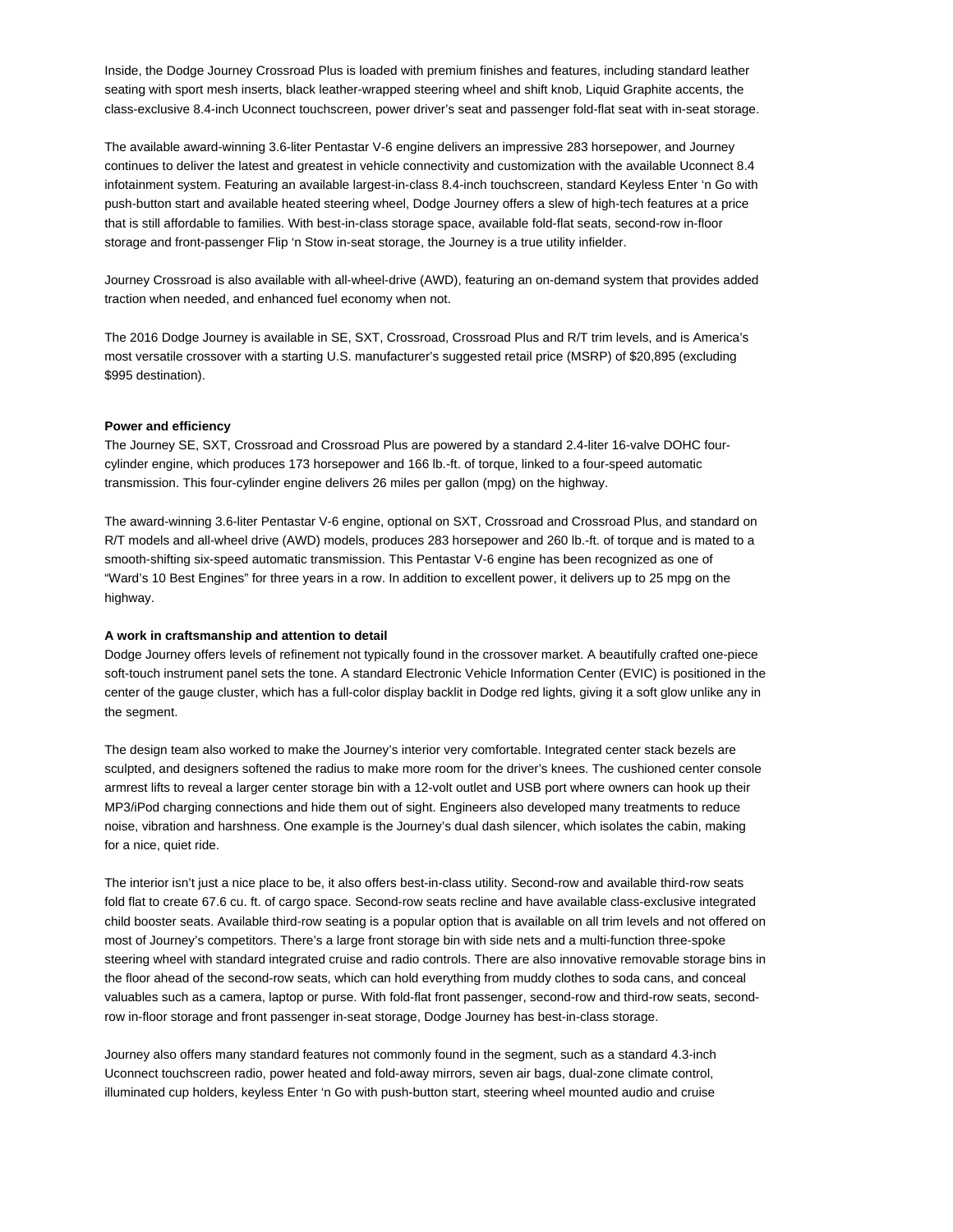controls, and class-exclusive second-row in-floor storage bins.

Owners will feel like they have the world at their fingertips with the Journey's Uconnect touchscreen command center. From navigation to voice-command music selections to the ability to check fuel prices, the Uconnect media center makes life in the Journey an excellent adventure for the driver and passengers. Four Uconnect models are available, all featuring easy-to-use controls and class-leading technology. With its touchscreen display and userfriendly, touch-key categories, connecting and controlling personal devices is simple, intuitive and customizable.

#### **Safety is paramount**

Multistage front passenger air bags, active head restraints, electronic stability control with all-speed traction control, electronic roll mitigation and Brake Assist, driver-side knee blocker air bag, side-curtain air bags covering all three rows, front seat-mounted side air bags, four-wheel anti-lock disc brakes, LATCH child seat anchor system and trailersway control are standard on all Dodge Journey models.

### **Confidence in any condition**

The 2016 Dodge Journey's chassis architecture delivers a confidence-inspiring driving experience coupled with precise steering for maximum control. Strong torsional stiffness in the steering column intermediate shaft isolator, in conjunction with Journey's rear suspension geometry, delivers precise steering feel and a connected steering response. R/T's more aggressive suspension tuning gives a sportier ride and even greater handling precision for when the roads turn twisty.

Dodge Journey also offers all-wheel-drive capability, perfect for drivers who want some extra grip for a more performance feel, or who live in the Snow Belt or rainy parts of the country and appreciate the extra traction Journey's all-wheel-drive system provides. Journey's all-wheel-drive system works on demand, driving only the front wheels until power to the rear wheels is needed to maximize fuel efficiency. All-wheel drive also is used on dry pavement between speeds of 25 and 65 mph to enhance handling during performance driving. This system provides added traction on snow, ice and other

low traction surfaces without having to be switched on and off.

When traveling faster than 25 mph, Dodge Journey's all-wheel-drive system sends torque to the rear wheels when cornering with the throttle open to make the car turn more easily, which makes the handling more neutral. This is more readily accomplished with Journey's electronically controlled coupling (ECC) than with viscous-coupling or gerotor systems that require some degree of front-to-rear slip before torque is transferred to the rear wheels. At speeds greater than 53 mph, the control

strategy provides minimal torque to the rear wheels under normal driving conditions to provide better fuel economy.

Dodge Journey features standard electronic stability control (ESC) and all-speed traction control, which help keep the crossover on path in a variety of road surface and weather conditions. Journey's available all-wheel drive electronic control module works with the ESC and traction control systems, allowing the ESC system to use the ECC to help gain control of the vehicle, reducing the amount of torque that the ECC transmits to the rear wheels. Four-wheel antilock brakes and electronic-roll mitigation also are standard on all 2016 Dodge Journey models.

#### **A family mover with style**

On the outside, Journey maintains its sculpted, clean, aggressive lines and front fascia that sports the signature Dodge brand "split crosshair" grille. Journey SXT, Crossroad, Crossroad Plus and R/T models feature a more aggressive lower front fascia and a rear fascia with integrated, dual bright exhaust tips (V-6 only). Crossroad and Crossroad Plus also offer completely unique front and rear lower fascias. Bold "ring of fire" LED tail lamps have a distinctive style out back, while 19-inch aluminum wheels, standard on Crossroad, Crossroad Plus and R/T, provide a dramatic styling statement.

## **2016 Dodge Journey SE**

The SE model is now the entry-level model for the Journey lineup, with a starting U.S. MSRP of \$20,895 – \$2,600 less than the 2015 model year SE. When equipped with optional all-wheel drive, the Dodge Journey SE starts at a U.S. MSRP of \$26,195, \$1,200 less than the 2015 SE AWD model.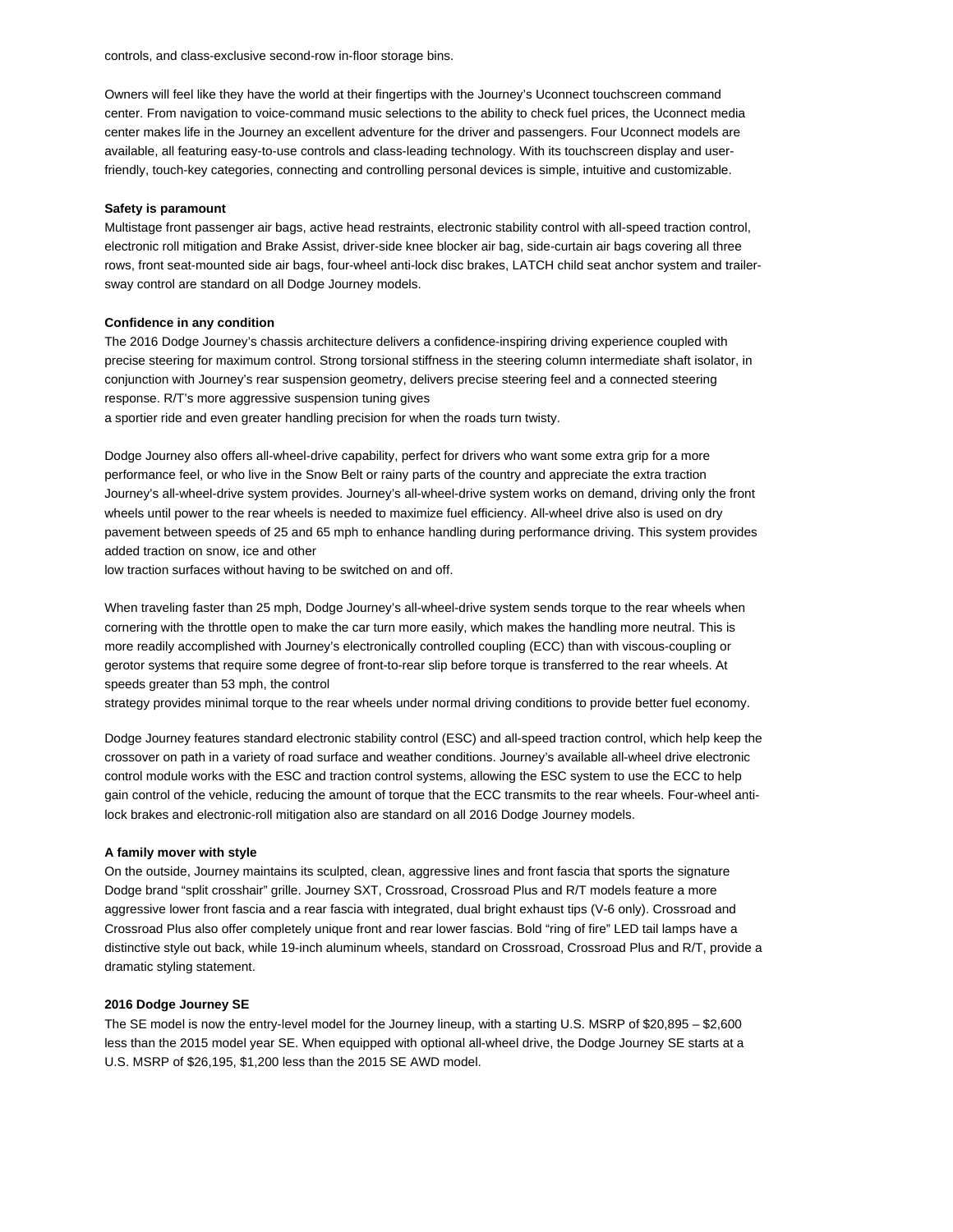With 17-inch wheels and tires, the SE model also includes standard deep-tint sunscreen glass, black side roof rails and keyless Enter 'n Go with push-button start. The available award-winning 283 horsepower Pentastar V-6 is mated to a six-speed automatic transmission and all-wheel drive is also available.

Options include:

- All-wheel drive
- Flexible Seating Group
- Second-row integrated child booster seats
- Uconnect Voice Command with Bluetooth Package
- Uconnect Web by Mopar
- 17-inch aluminum wheels
- Engine block heater
- Mopar All Weather Group

Popular Equipment Group:

- Leather-wrapped steering wheel and shift knob
- Overhead console
- Passenger assist handles
- Sun visors with illuminated vanity mirrors
- Front and rear floor mats
- Interior observation mirror

# **2016 Dodge Journey SXT**

Dodge Journey SXT models feature standard 17-inch aluminum wheels, fog lamps, SiriusXM Radio with one-year subscription, Flexible Seating Group, performance front and rear fascias, body-color exterior mirrors, LED tail lamps, and front and rear floor mats. The Pentastar V-6 is available. Journey SXT is also available with all-wheel drive (V-6 only), as well as the popular Blacktop Package and the new-for-2016 Chrome Package. The 2016 Dodge Journey SXT starts at a U.S. MSRP \$24,395, which is \$800 less than the 2015 Journey SXT model.

Options include:

- All-wheel drive
- Second-row integrated child booster seats
- Uconnect Voice Command with Bluetooth Package
- Uconnect Web by Mopar
- 19-inch aluminum wheels
- Engine block heater
- Mopar All Weather Group

Chrome Package:

- 19-inch chrome-clad aluminum wheels
- Chrome door handles
- Chrome roof rails

# Blacktop Package:

- Black side roof rails
- Gloss Black exterior mirrors
- Black headlamp bezels
- Gloss Black fascia applique
- Gloss Black grille
- 19-inch Gloss Black aluminum wheels

## Premium Group:

• Leather-wrapped steering wheel and shift knob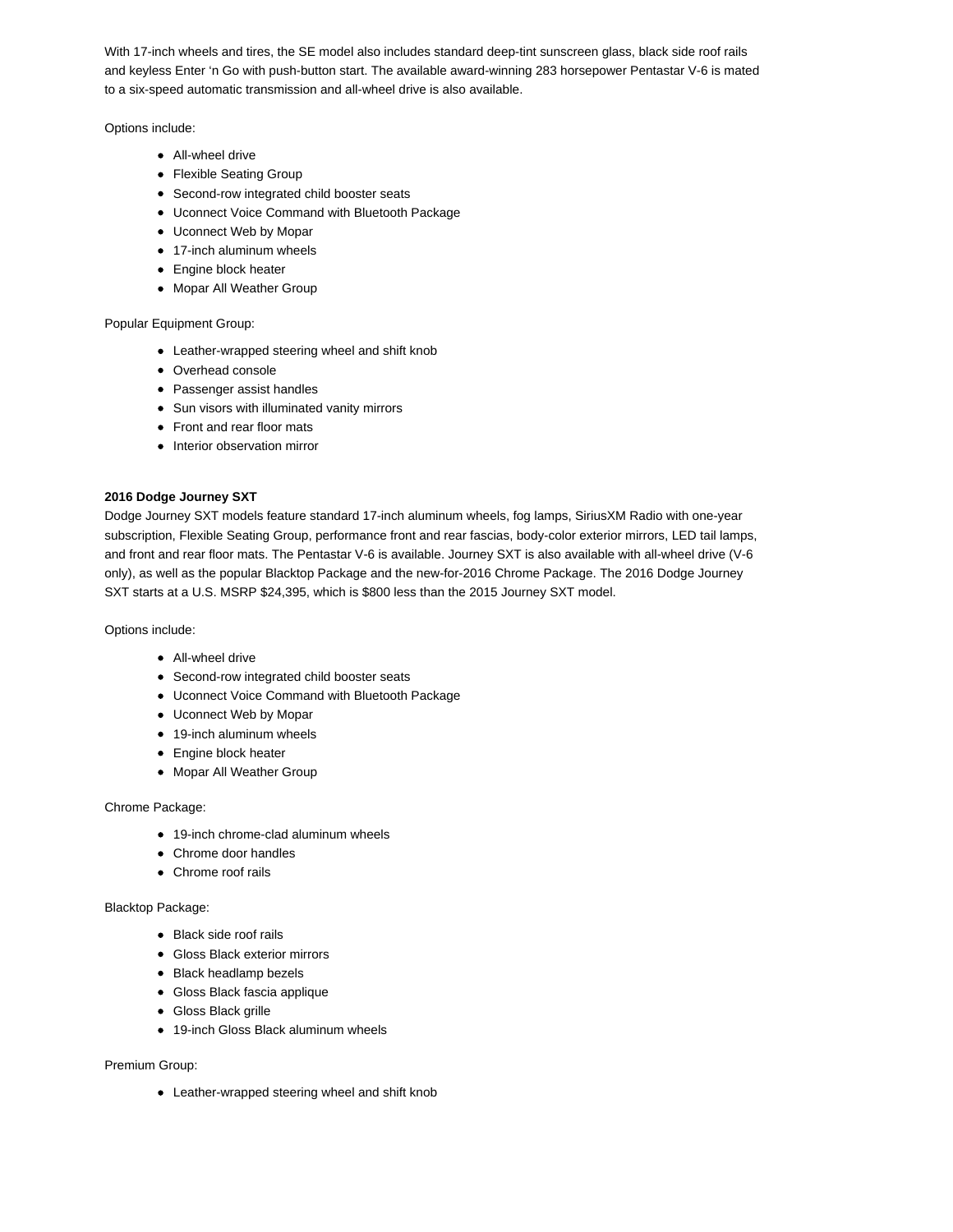- Premium cloth low-back bucket seats
- Power 10-way driver seat
- Front passenger fold-flat seat
- Front passenger in-seat cushion storage
- Security alarm
- SiriusXM Radio with one-year subscription
- Daytime running headlamps
- Uconnect 4.3S radio

# **2016 Dodge Journey Crossroad**

In addition to its standard 19-inch Hyper Black aluminum wheels, Gloss Black front grille, unique front and rear fascias with Platinum Chrome accents, Platinum Chrome side sills, Platinum Chrome roof rails and Liquid Graphite interior bezels, the Journey Crossroad also features a standard Uconnect 4.3S radio with SiriusXM Radio and Uconnect voice command with Bluetooth. The Pentastar 3.6-liter V-6 and all-wheel drive (V-6 only) are also available. The 2016 Journey Crossroad has a starting U.S. MSRP of \$25,995.

Options include:

- **All-wheel drive**
- Power sunroof
- Second-row integrated child booster seats
- Uconnect Web by Mopar
- Engine block heater
- Mopar All Weather Group

# **2016 Dodge Journey Crossroad Plus**

Building on the Crossroad model's unique interior and exterior appointments, the Journey Crossroad Plus also features leather seats with sport mesh inserts, black leather-wrapped steering wheel and shift knob, a class-exclusive 8.4-inch Uconnect touchscreen radio with voice command and Bluetooth, power driver's seat and a fold-flat front passenger seat with in-seat storage. The Pentastar 3.6-liter V-6 and all-wheel drive (V-6 only) are also available. The 2016 Journey Crossroad Plus starts at just \$26,995 U.S. MSRP.

Options include:

- All-wheel drive
- Power sunroof
- Second-row integrated child booster seats
- Uconnect Web by Mopar
- Engine block heater
- Mopar All Weather Group

Popular Equipment Group:

- Heated front seats
- Heated steering wheel
- Automatic headlamps
- Remote start
- Universal garage door opener
- Overhead console
- Security alarm
- Sun visors with illuminated vanity mirrors
- Passenger assist handles
- Daytime running lamps

Rear Seat Video Group:

• Six premium speakers with subwoofer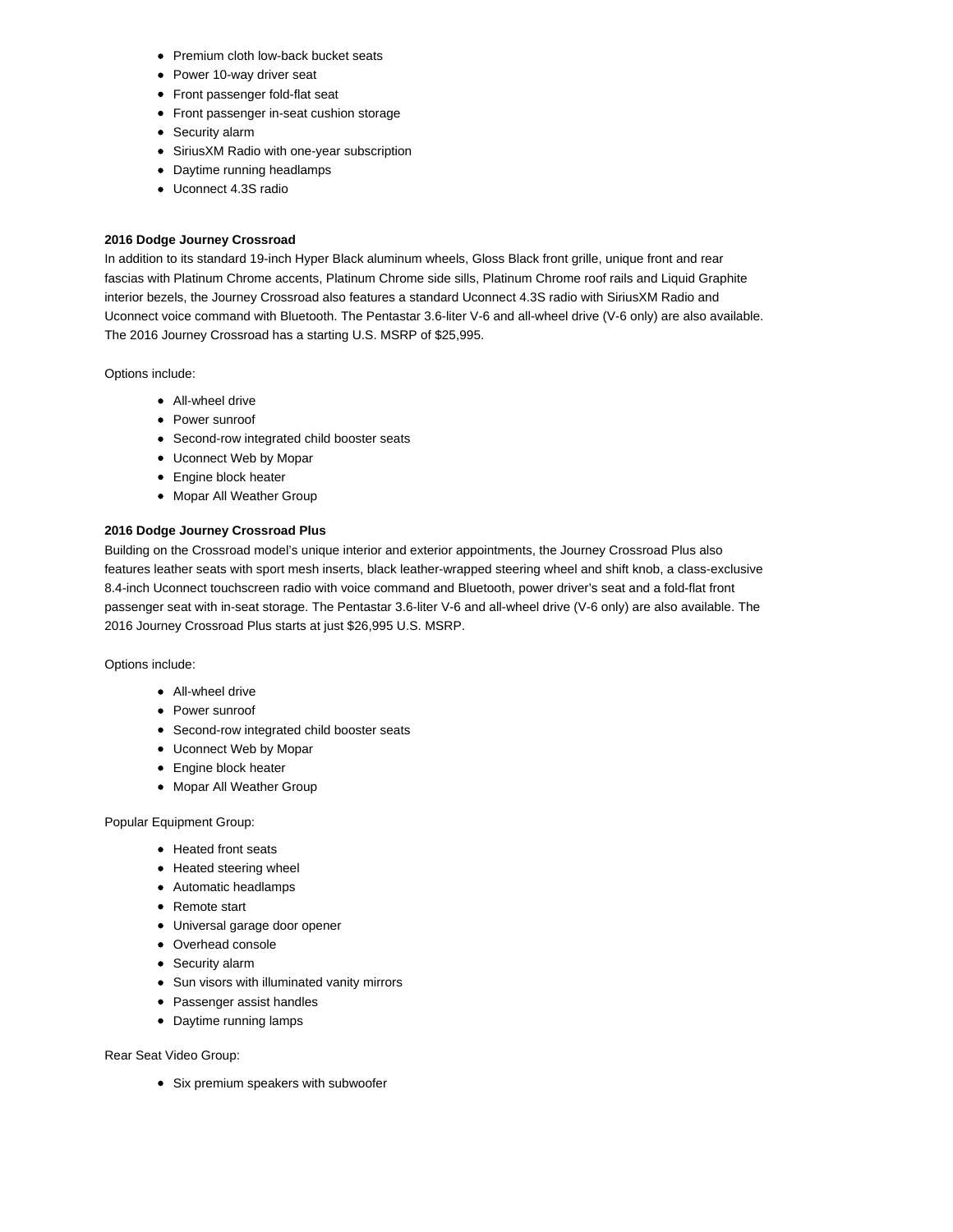- Second-row overhead 9-inch video screen
- Video remote control
- Portable flashlight
- Wireless headphones
- 368W amp

Navigation and Backup Camera Group:

- Voice command navigation
- SiriusXM Radio (one-year subscription), Traffic and Travel Link with five-year subscription
- ParkView rear backup camera
- ParkSense rear park assist system

# **2016 Dodge Journey R/T**

R/T models come standard with a powerful 283-horsepower 3.6-liter Pentastar V-6 engine, re-tuned highperformance suspension and firm feel steering for sportier handling. Red accent stitching on the dimpled leather seats and heated steering wheel, a monochromatic exterior and 19-inch Satin Carbon aluminum wheels add to the sporty character of the R/T. Also included on every R/T is a premium six-speaker 368-watt sound system with subwoofer. The R/T is available with all-wheel drive, as well as the popular Blacktop Package – an addition to the R/T options for the 2016 model year.

Options include:

- All-wheel drive
- Black side roof rails
- Navigation and Backup Camera Group
- Power sunroof
- Rear Seat Video Group
- Second-row integrated child booster seat
- Trailer Tow Prep Group with four-pin connector
- Uconnect Web by Mopar
- Engine block heater

## Blacktop Package:

- Black side roof rails
- Gloss Black exterior mirrors
- Gloss Black fascia applique
- Gloss Black grille
- 19-inch Gloss Black aluminum wheels

Exterior colors for the 2016 model year include Jazz Blue Pearl (new for 2016), Olive Green (new for 2016), Billet Silver Metallic, Granite Crystal Metallic, Pearl White Tri-Coat, Pitch Black, Redline 2-coat Pearl and White. 2016 Dodge Journey models are built in Toluca, Mexico, and will be available in dealerships this fall.

## **Dodge//SRT**

For more than 100 years, the Dodge brand has carried on the spirit of brothers John and Horace Dodge. Their influence continues today as Dodge shifts into high gear with muscle cars and SUVs that deliver unrivaled performance in each of the segments where they compete.

Dodge drives forward as a pure performance brand, offering SRT versions of every model across the lineup. For the 2022 model year, Dodge delivers the drag-strip dominating 807-horsepower Dodge Challenger SRT Super Stock, the 797-horsepower Dodge Charger SRT Redeye, the most powerful and fastest mass-produced sedan in the world, and the Dodge Durango SRT 392, America's fastest, most powerful and most capable three-row SUV. Combined, these three muscle cars make Dodge the industry's most powerful brand, offering more horsepower than any other American brand across its entire lineup.